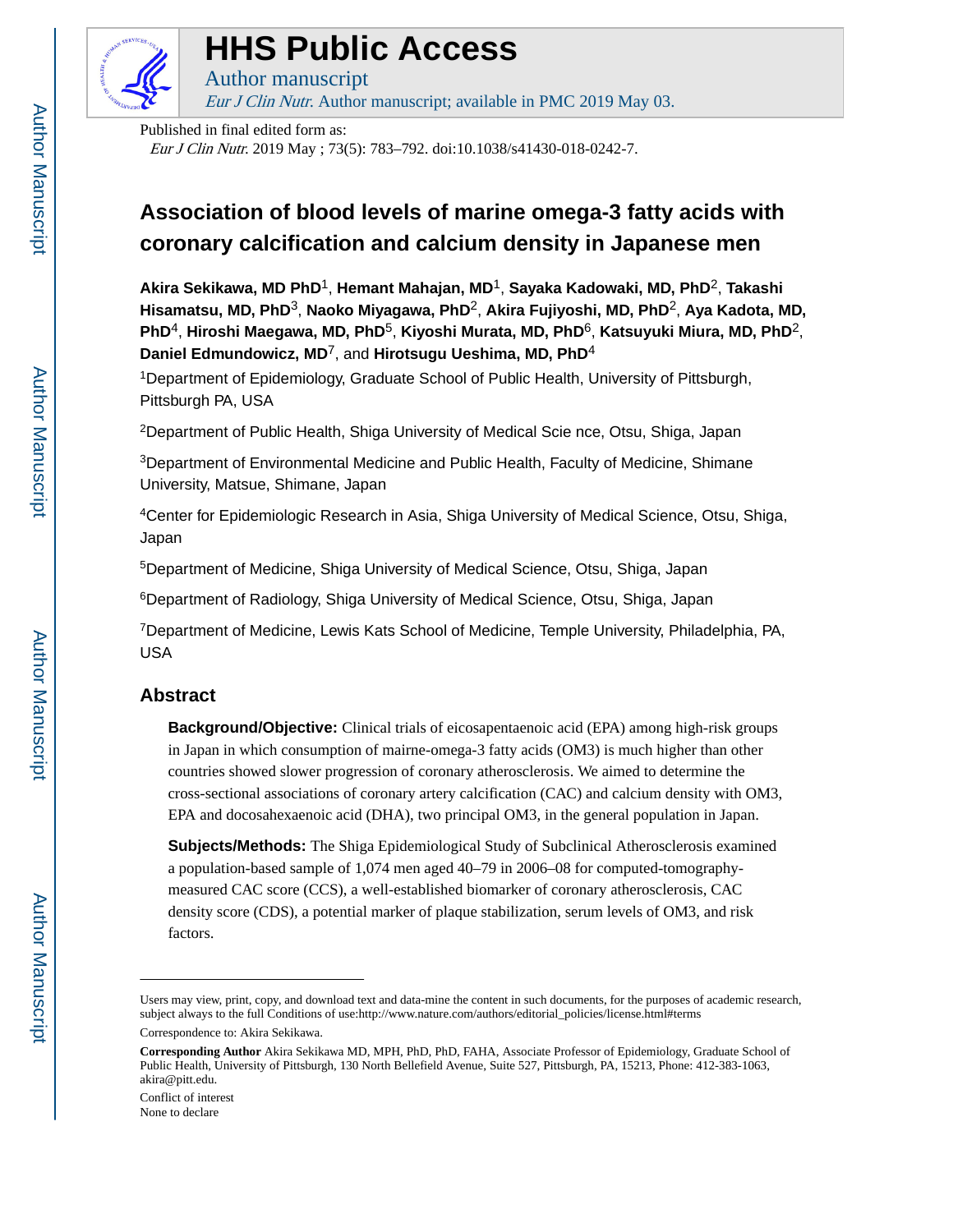**Results:** Prevalence of CCS >0, 100, and 300 was 65.8%, 25.9% and 12.9%, respectively; the mean (SD) OM3, EPA and DHA were 10.1% (3.2), 3.2% (1.7), and 5.9% (1.6), respectively. Odds ratios (95% CI, p-value) of CCS 0, 100 and 300 in ordinal logistic regression associated with 1 SD increase of OM3, EPA, and DHA were 0.91 (0.81–1.03, p=0.12), 0.99 (0.88–1.11, p=0.87) and 0.84 (0.74–0.94, p=<0.01), respectively. The inverse association of DHA with CCS remained significant in multivariate-adjusted model: odds ratio of 0.87 (0.77–0.99, p=0.03). Blood levels of OM3, EPA or DHA did not have any significant associations with CDS.

**Conclusions—**DHA but not EPA had a significant inverse association with coronary atherosclerosis in the general population with high levels of OM3. Future trials are warranted comparing the effect of high-dose DHA and EPA on atherosclerosis and cardiovascular outcomes.

#### **Keywords**

Atherosclerosis; coronary artery calcification; coronary calcium density; docosahexaenoic acid; eicosapentaenoic acid; epidemiology; Japanese

## **Introduction**

Recent long-term large randomized clinical trials (RCTs) of marine omega-3 fatty acids (OM3) on coronary heart disease (CHD) among high-risk groups all failed to show clinical benefit of OM3, i.e., Alpha-Omega Trial, Outcome Reduction With Initial Glargine Intervention Trial (ORIGIN), Supplementation en Folates et Aomega-3 (SU.FOM.OM3) and the Risk and Prevention Study (1–4) of which doses of administered OM3 ranged from 0.3 to 0.9 g/day. In contrast, JELIS (Japan Eicosapentaenoic acid (EPA) Lipid Intervention Study), which randomized 18,465 patients with hypercholesterolemia with and without cardiovascular disease to receive a statin plus 1.8 g/day of EPA, one of the two principal OM3, or statin alone, showed a significant 19% relative reduction in major coronary events with no significant changes between treatment groups in low-density lipoprotein cholesterol (LDL-C).(5) Another RCT of 241 Japanese patients with acute coronary syndrome showed a significant 11% relative reduction in cardiovascular events in a statin plus 1.8 g/day of EPA compared to statin alone.(6) Of note, we and others pointed out that 1.8 g/day of EPA in Japanese trials (on top of the high consumption of OM3 in Japan) will generate blood levels of OM3 that would require about 3.6  $g/day$  of OM3 on a US background diet (7, 8) (the median background dietary intake of OM3 ( $g$ /day) in Japan is 1.1 compared to <0.1 in the US.(9, 10)) Additionally, three recent RCTs of 1.8 g/day of EPA conducted in Japan showed significantly slower progressions of coronary plaque among patients with CHD(11, 12) and carotid intima-media thickness (CIMT) among patients with diabetes.(13) These results indicate that high-dose OM3 is anti-atherogenic in high-risk groups. A cross-sectional study of 261 inhabitants in the fishing village and 209 in the farming village in Japan showed a significant inverse association of blood levels of OM3 with the number of carotid plaque(14) implying that OM3 may be anti-atherogenic even in the general population with high consumption of OM3.

Coronary artery calcification (CAC) is a well-established biomarker of coronary atherosclerosis. CAC predicts future cardiovascular events much better than carotid plaque. (15) In studies of Western population, CAC shows no significant association with dietary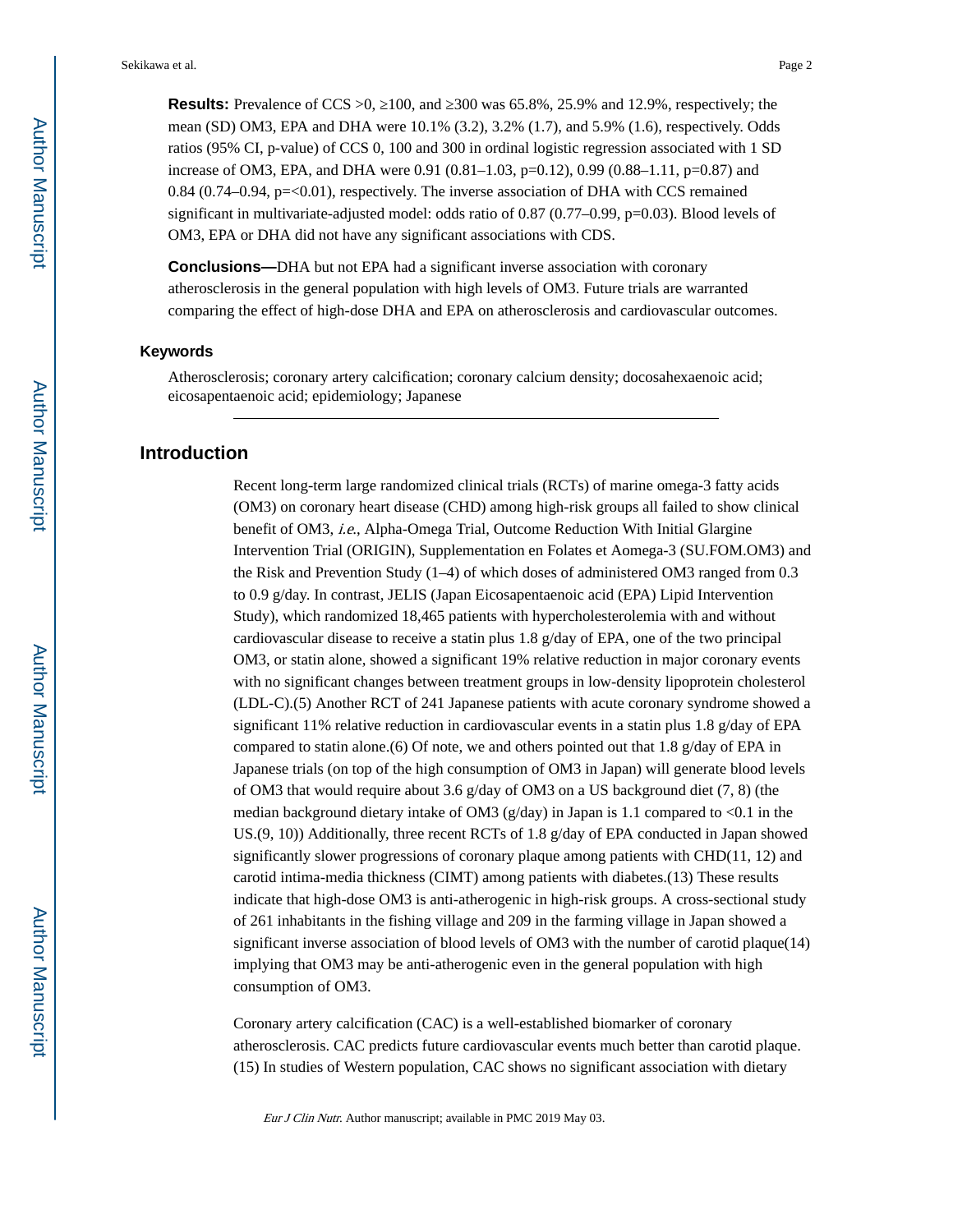intake of OM3(16, 17) potentially due to much lower consumption of OM3 in Western than Japanese populations. A recent observational study documents that calcium density of the coronary plaque is inversely associated with cardiovascular events at a given level of CAC, (18) suggesting that higher calcium density represents more stable plaque. RCTs of OM3 among patients with endarterectomy reported that OM3 increases plaque stability.(19) (20)

In this study, we hypothesized that blood levels of OM3 in Japanese would have a significant inverse association with CAC and that the inverse association of OM3 with CAC is primarily attributed to docosahexaenoic acid (DHA), another principal OM3, based on our previous study in Japanese showing that blood levels of DHA but not EPA had a significant inverse association with CIMT.(21) We also hypothesized that blood levels of OM3 would have a significant positive association with CAC density. We tested these hypotheses in a population-based sample of 1,094 Japanese from the Shiga Epidemiological Study of Subclinical Atherosclerosis (SESSA).

## **Subjects and methods**

SESSA is a population-based study of a random sample from a general Japanese population as previously described in detail.(22–26) Briefly, a total of 1,094 men aged 40 to 79 years were recruited in 2006–2008. After excluding eight participants with missing data (n=7 for LDL-C and n=1 for volume score), a total of 1,086 participants were analyzed for the current study. There were 102 participants with a history of myocardial infarction (MI), stroke or chronic kidney disease (CKD). The study was approved by the Institutional Review Boards of Shiga University of Medical Science and University of Pittsburgh. All participants provided written informed consent.

#### **CAC measurements**

CAC was assessed using either electron-beam computed tomography (EBCT,  $n=756$ ) using a C-150 scanner (Imatron, South San Francisco, CA, US) or 16-channel multi-detector-row computed tomography (MDCT, n=330) using an Aquilion scanner (Toshiba, Tokyo, Japan). (24–26) Images were obtained from the level of the root of the aorta through the heart at a 3 mm slice thickness with a scan time of 100 milliseconds (EBCT) or 320 milliseconds (MDCT). CAC was quantified using AccuImage software (AccuImage Diagnostics, South San Francisco, CA, US). The presence of CAC was defined as a minimum of three contiguous pixels (area= $1 \text{ mm}^2$ ) with density  $130 \text{ Hounds}$  Units. CAC score (CCS) was calculated according to the Agatston method.(27) A volume score was also calculated.(28) CAC density score (CDS) was calculated as Agatston score divided by area score where the area score was calculated as the volume score divided by the slice thickness: 3 mm.(18) All images were read by a single physician trained at the Cardiovascular Institute, University of Pittsburgh, who was blinded to participant's characteristics. The reproducibility of the scans showed an intraclass correlation of 0.98 for both CCS and CDS.

#### **Blood levels of OM3 and other fatty acids**

Venipuncture was performed early in the clinic visit after a 12-hour fast. Serum samples were stored at −80°C and shipped on dry ice to University of Pittsburgh. Fatty acids were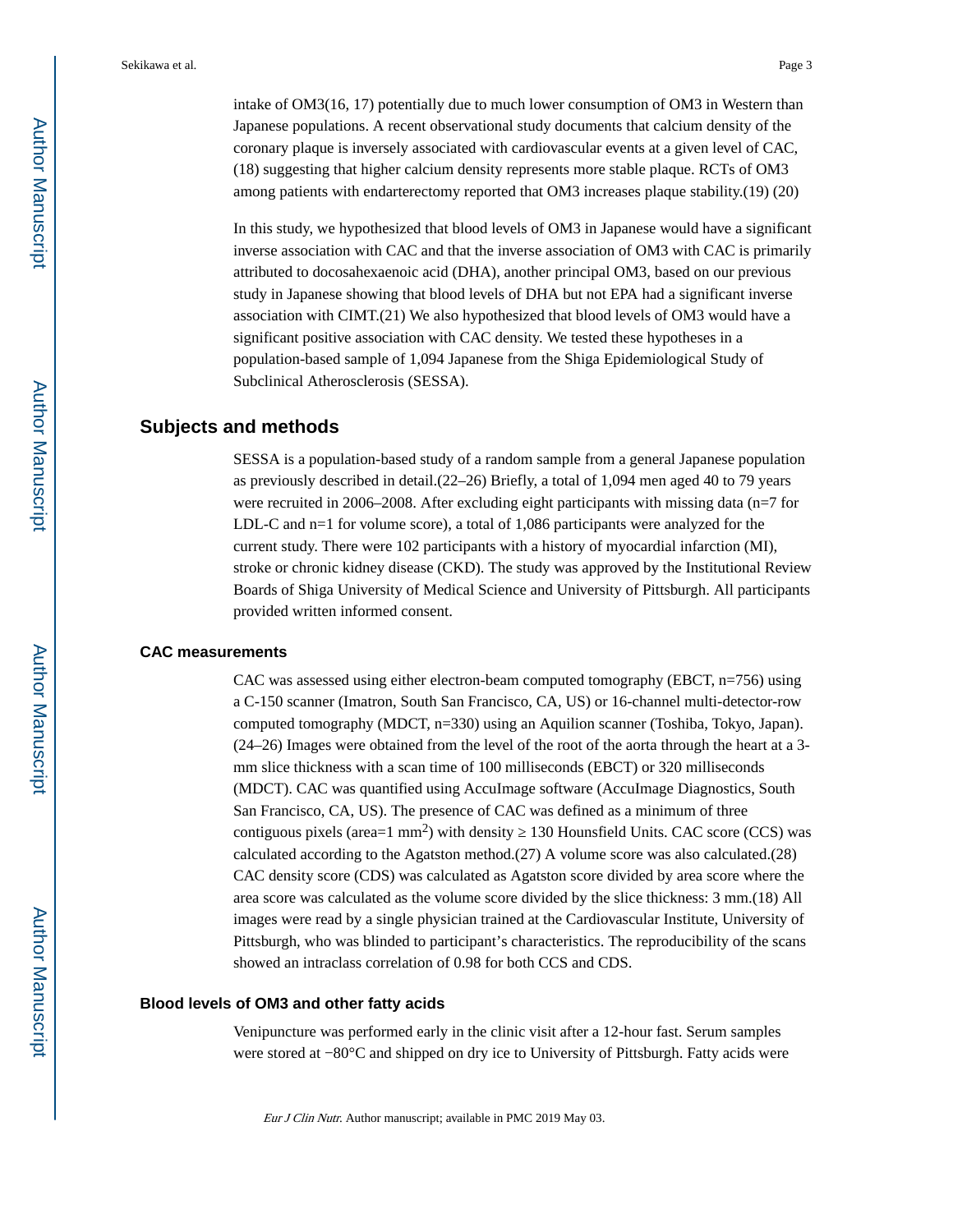analyzed by capillary-gas-liquid chromatography (PerkinElmer Clarus 500).(29) OM3 was defined as the sum of EPA, docosapentaenoic acid (DPA) and DHA. The coefficients of variation for EPA, DPA and DHA were 4.5 %, 4.5% and 7.2%, respectively. Those for plantbased omega-3 fatty acid: alpha-linolenic acid (ALA), and two major omega-6 fatty acids: linoleic (LA) and arachidonic fatty acids (ARA), were 7.9%, 1.6% and 4.5%, respectively.

#### **Other measurements**

A self-administered questionnaire was used to obtain information from participants on demography, smoking, alcohol drinking, medication (hypertension, dyslipidemia, and diabetes mellitus), and medical history as previously described.(22–26) Pack-years of smoking were calculated as years of smoking multiplied by the number of cigarettes per day divided by 20. Alcohol drinking was assessed based on the quantity and frequency of beer, wine, liquor, or sake (Japanese rice wine) consumption by the participant. An alcohol drinker was defined as an individual who consumed alcohol two times a week. Ethanol consumption per day was estimated, assuming that concentrations of alcohol were 5%, 12%, 40%, and 16% for beer, wine, liquor, and sake, respectively.

Body-mass index (BMI) was calculated as weight in kilograms divided by the square of the height in meters. Blood pressure (BP) was measured in the right arm of the seated participant after the participant sat quietly for five minutes, using an appropriate-sized cuff, with an automated sphygmomanometer (BP-8800, Omron Health Care Co. Ltd, Tokyo, Japan). The average of two measurements was used to determine BP. Hypertension was defined as systolic BP 140 mmHg, diastolic BP 90 mmHg, or use of anti-hypertensive medication. Diabetes mellitus was defined as a hemoglobin A1c  $6.5\%,(30)$  a fasting blood glucose 7.0 mmol/L or use of anti-diabetic medication. CKD was defined as an estimated glomerular filtration rate <30 mL/min.(31)

Total cholesterol and triglycerides were measured using enzymatic assays, and high-density lipoprotein cholesterol (HDL-C) using a direct method. LDL-C was estimated using Friedewald's formula.(32) When triglycerides exceeded 4.52 mmol/L, we did not estimate LDL-C and excluded these participants from the study  $(n=7)$ . Lipid measurements were standardized according to the protocol for the US Centers for Disease Control and Prevention/Cholesterol Reference Method Laboratory Network. C-reactive protein (CRP) was measured by nephelometry using a BN II Analyzer.

## **Statistics**

Participant characteristics were shown as means and standard deviations (SDs) for continuous variables with approximately normal distributions, medians and interquartile ranges for continuous variables with skewed distributions, and frequencies and percentages for categorical variables. To examine the univariate associations of the CCS with participant's characteristics, we used a general linear model to compare characteristics across four groups of CCS using cutoff points of CCS 0, 100 and 300 (CCS=0, CCS <100, CCS >300 and CCS ≥300), adjusting for age because CCS was age dependent. These cutoff points are widely used and clinically relevant.(33, 34) To examine multivariable associations of CCS with each of OM3, EPA and DHA, we used both ordinal logistic and robust linear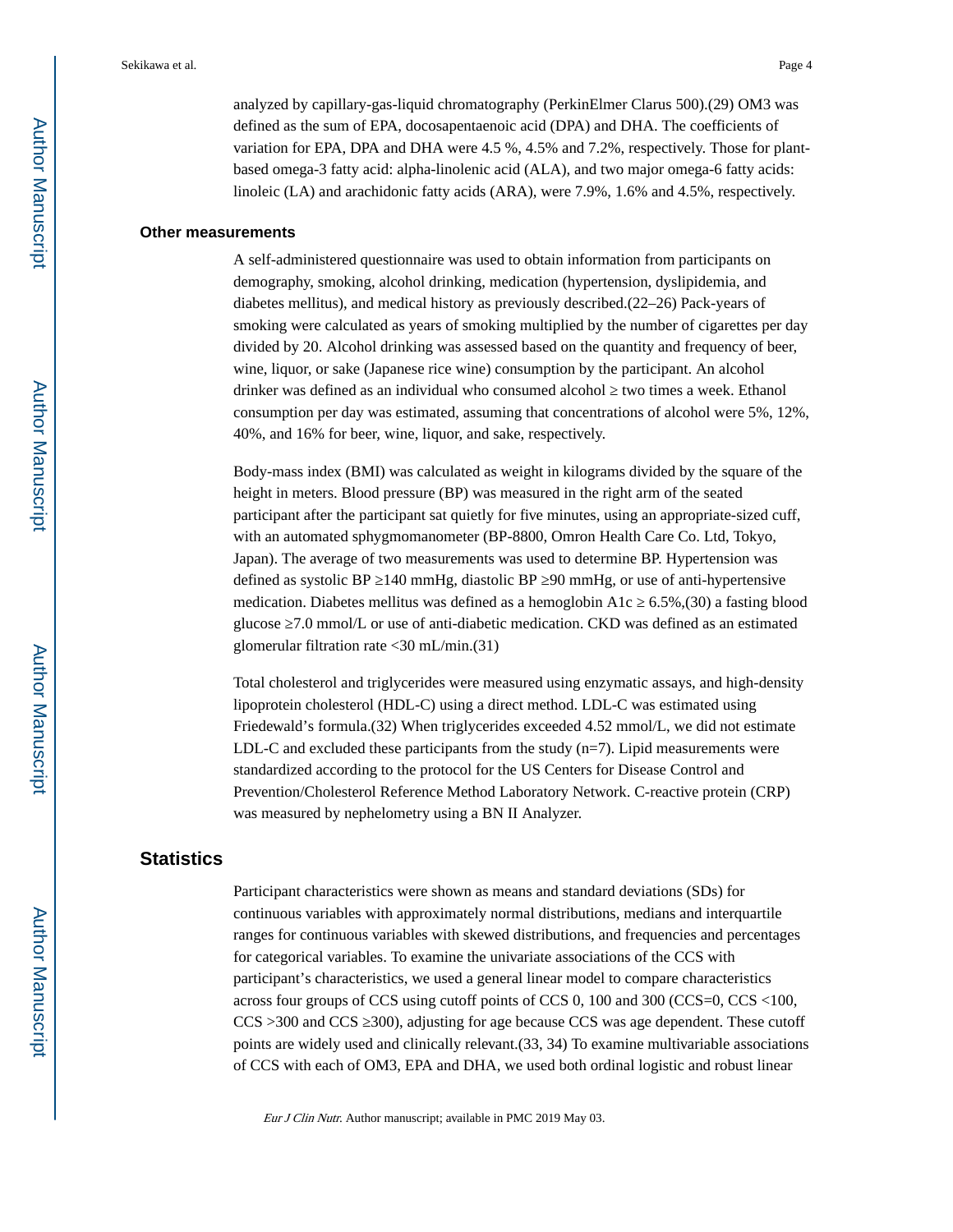Sekikawa et al. Page 5

regressions because the distribution of CCS was highly skewed. For ordinal logistic regression, we chose cutoff points of CCS 0, 100 and 300. For multivariable adjustments in both ordinal logistic and robust linear regressions, we first adjusted for age and CT type (Model I), then further adjusted for hypertension, diabetes, LDL-C, HDL-C, pack-years of smoking and BMI (Model II) based on previous studies.(35, 36) In Model III, we additionally adjusted for CRP, triglycerides, ethanol intake and medications for lipids and hypertension as well as cardio-renal disease (a past history of MI, stroke or CKD). To examine the univariate association of CDS with the participant's characteristics, we used a general linear model to compare characteristics across three even groups of CDS adjusting for age. To examine multivariable associations of CDS with each of OM3, EPA and DHA at a given CAC score, we used robust linear regression using the same modeling strategy as described above except that we adjusted for log-transformed CCS in Model I. As sensitivity analyses, the association was examined excluding those with cardio-renal disease. Additionally, the associations of CDS with each of OM3, EPA, and DHA were analyzed excluding participants on lipid-lowering medication because statin therapy might increase calcium density.(18) As our supplemental analyses, the associations of CCS and CDS with each of ALA, LA, and ARA were examined. Two-tailed P values of < .05 were considered to indicate statistical significance. Though we had two outcomes (CAC and CDS) no adjustment was made for the multiple testing. All these statistical analyses were performed with SAS version 9.3 (SAS Institute, Cary, NC, US).

## **Results**

Among 1,086 participants the mean (SD) age was 64.1 (9.9) years (Table 1); 56.1% were hypertensive, 22.2% had diabetes, and 31.9% were current smokers. The mean (SD) LDL-C was 3.22 (0.82) mmol/L. CAC was present in 714 subjects (65.8%), and prevalence of CCS ≥100 and ≥300 was 25.9% and 12.9%, respectively. The mean (SD) OM3, EPA, and DHA were 10.1 (3.2), 3.2 (1.7), and 5.9 (1.6), respectively.

Generally, cardiovascular risk factors had a positive significant association with the CCS categories including age, BMI, systolic BP, total cholesterol, CRP, pack-years of smoking, and rates of hypertension and diabetes (Table 2). In contrast, neither OM3, EPA, DHA nor other fatty acids had significant associations with the CCS categories.

In contrast to CCS, the category of CDS had no significant associations with cardiovascular risk factors (Table 3). Likewise, levels of fatty acids including OM3, EPA, and DHA were very similar across the three groups. Though rates of participants on lipid-lowering medication tended to be higher in the higher categories of CDS, the association did not reach statistical significance.

Ordinal logistic regressions showed that DHA had a significant inverse association with CCS after adjusting for age and CT type (odds ratio (OR): 0.84, 95% confidence interval (CI):  $0.74-0.94$ ,  $p < 0.01$ ) (Table 4). The inverse association remained significant after further adjusting for traditional cardiovascular risk factors (OR: 0.88, 95% CI: 0.0.78–0.99, p=0.045) and other factors (OR: 0.87, 95% CI 0.77–0.99, p=0.03). Robust linear regression also showed a significant inverse association of DHA with CCS, which remained after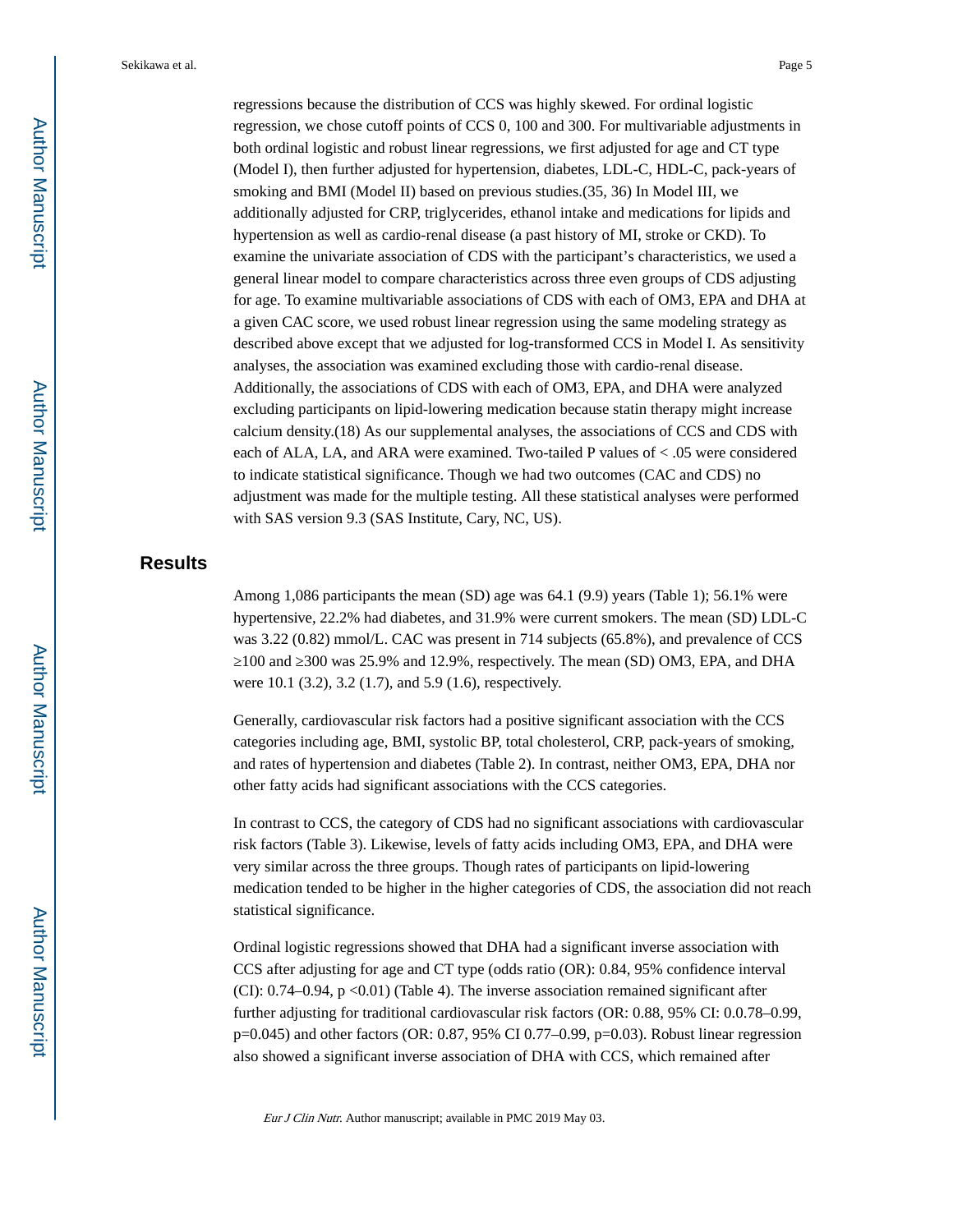adjusting for various risk factors. In contrast, EPA had almost null associations with CCS in all models and in both ordinal logistic and robust regression analyses. OM3 had an inverse association with CCS in all models without statistical significance. The above results did not materially change when we excluded individuals with cardio-renal disease (Supplemental Table 1). The association of ALA, LA, or ARA with CCS was null and non-significant (Supplemental Table 2).

The associations of CDS with each of OM3, EPA and DHA were inverse (Table 5) without statistical significance except for Model II for OM3 and EPA. The above results did not change when we excluded individuals with cardio-renal disease (Supplemental Table 3). Even after excluding participants on lipid-lowering medications, the association was nonsignificant (Supplemental Table 4). The association of ALA, LA, or ARA with CDS was virtually null (Supplemental Table 5).

## **Discussion**

This population-based cross-sectional study of 1,086 men showed that serum levels of OM3 had a non-significant inverse association with CCS. When the association of EPA and DHA was examined separately, DHA but not EPA had a significant inverse association with CCS. The significant inverse association of DHA with CCS remained after adjusting for various factors or after excluding participants with cardio-renal disease. In contrary to our hypothesis, serum levels of OM3, EPA or DHA had no significant associations with CDS. The associations of serum levels of ALA, LA, and ARA with CCS and CDS were virtually null. This study is the first to document the significant inverse association of DHA with CCS in the general population.

Numerous preclinical studies have documented the anti-atherogenic properties of OM3,(37) yet epidemiological studies in Western countries do not show any significant association of OM3 with CAC. The Multi-Ethnic Study of Atherosclerosis found no significant crosssectional association of dietary intake of OM3 with CAC in 5,488 subjects.(17) The Rotterdam Study found no significant longitudinal association of dietary intake of OM3 with CAC in 1,570 subjects.(16) Median dietary intake of OM3 in these two populations was about 100 mg/day which is less than one tenth of the Japanese general population.(9, 10)

It is perceived that increasing dietary intake of OM3 more than 1.0 g/day has no cardiovascular benefit in the general population.(38) Three recent large prospective cohort studies in Japan, however, showed that higher dietary intake of OM3 (median dietary intake ranges from 1.7 to 2.3 g/day in the highest quartile or quintile) was inversely associated with cardiovascular outcomes. A 10-year prospective cohort study of 41,578 men and women documented a significant inverse association of dietary intake of OM3 with non-fatal MI (multivariable-adjusted hazard ratio (m-HR) of 0.33, 95% CI: 0.17–0.63, comparing the highest to the lowest quintile).(39) A 12.7-year prospective cohort study of 57,972 men and women showed a significant inverse association of dietary intake of OM3 with cardiovascular events (m-HR of 0.81, 95% CI: 0.67–0.98, comparing the highest to the lowest quartile).(40) A 24-year prospective cohort study of 9,190 men and women demonstrated a significant inverse association of dietary intake of OM3 with cardiovascular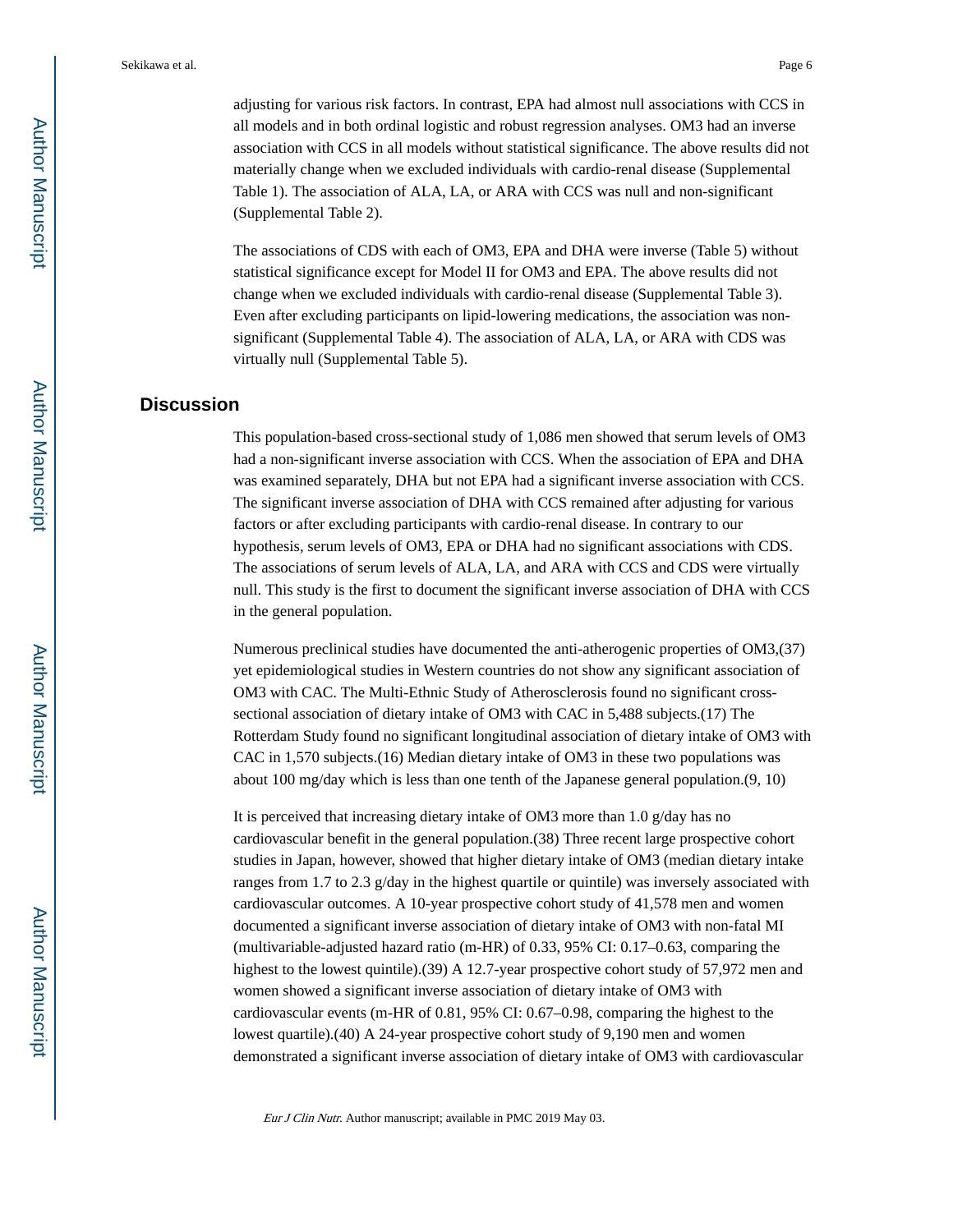death (m-HR of 0.80, 95% CI: 0.66–0.96, comparing the highest to the lowest quintile).(41) The latter two studies reported an inverse but non-significant association of dietary intake of OM3 with CHD, yet the non-significant association was likely due to the relatively small numbers of CHD cases.(42) These results were consistent with our finding that serum levels of OM3 had a significant inverse association with CAC the general population in Japan.

We observed a significant inverse association of CAC with DHA but not EPA. This observation was consistent with some previous observational studies reporting significant inverse associations of DHA but not EPA with coronary atherosclerosis in women with CHD (longitudinal)(43) and CIMT in the general population in Japan (cross sectional).(21) Additionally, a review of case-control studies reported that DHA had stronger inverse association with CHD than EPA.(44) However, a more recent systematic review on observational studies and RCTs showed that the relative risks of EPA and DHA associated with CHD were very similar.(45) Short-term (6 weeks) RCTs of high-dose OM3 (4g/day) documented somewhat differential effects of purified EPA and DHA on cardiovascular risk factors in patients without CHD, e.g., DHA but not EPA significantly increased HDL-C and reduced BP and heart rate.(46–48) No RCTs have compared the differential effect of EPA and DHA on atherosclerosis or cardiovascular outcomes.

Evidence from RCTs in Japan demonstrated that high-dose pure EPA had anti-atherogenic properties in patients with CHD(11, 12) and diabetes.(13) In these Japanese RCTs,(12, 13) blood levels of EPA increased whereas those of DHA decreased in the intervention group indicating that the anti-atherogenic properties of OM3 in these RCTs among high-risk groups were attributed to EPA. Whether high-dose  $(4.0 \text{ g/day})$  purified EPA or primarily EPA is anti-atherogenic (EVAPORATE: NCT02926027) or reduces cardiovascular outcome (REDUCE IT: NCT 01492361, STRENGTH: NCT02104817) is currently under investigation in high-risk groups. Our results suggest that DHA may have more potent antiatherogenic properties than EPA in the general population. Future trials are warranted comparing the effect of DHA and EPA on atherosclerosis and cardiovascular outcomes.

Contrary to our hypothesis that OM3 would have a positive association with CDS based on an RCT of OM3 among patients with endarterectomy which reported that OM3 increases plaque stability,(19) we observed inverse associations of OM3 with CDS. In this RCT, plaque stabilization was partly associated with well-formed fibrous caps in the invention group and increasing calcium density may not necessarily be a mechanism for plaque stabilization of OM3.

Our study showed no significant association of CAC or CDS with serum levels of ALA, LA or ARA. This finding is consistent with the results from a recent meta-analysis of blood levels of these fatty acids with coronary outcomes in 10 large prospective cohort studies and RCTs(49) except for ARA. This meta-analysis documented a significant inverse association of coronary outcomes with ARA. Our finding of the null association of ARA with CCS or CDS might suggest that ARA may be cardio-protective through mechanisms other than antiatherosclerosis.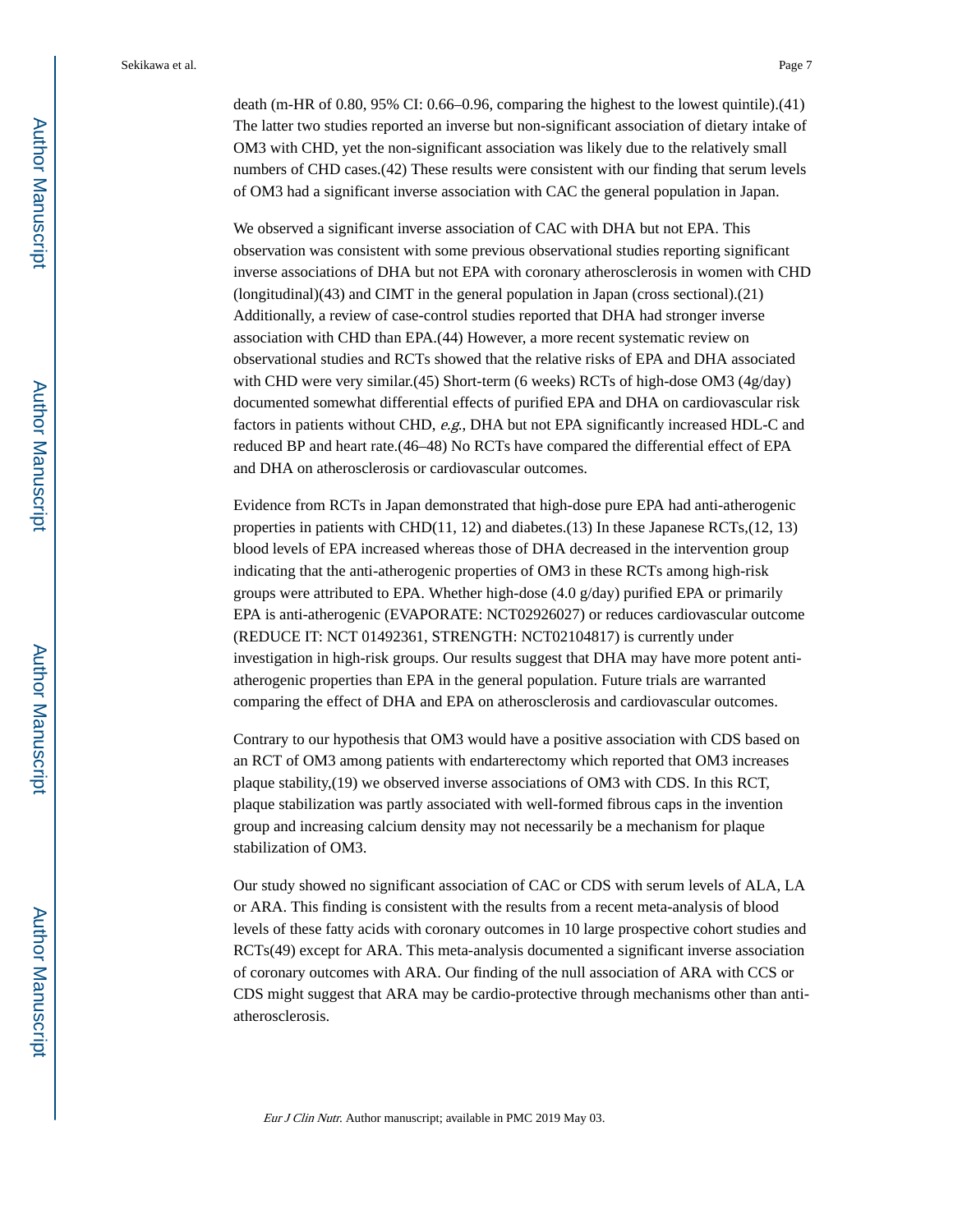Sekikawa et al. Page 8

Limitations of this study include first: blood levels of OM3 reflect short-term dietary intake and may not reflect long-term dietary intake. However, in populations where intake of OM3 is high like Japanese, a single measurement of blood levels of EPA and DHA reflects habitual intake of EPA and DHA, respectively.(50) Second, the study was observational thus we cannot rule out the possibility of residual or unmeasured confounding. Third, the participants were men only and the results cannot be extended to women. Third, we did not make any adjustment to alpha level to conserve the power, though we had two outcomes (CAC and CDS). However, even after the Bonferroni correction to alpha for two different outcomes (i.e.  $0.05/2=0.025$ ), the result did not change materially: the inverse association of DHA with CAC remained significant. Fourth, although pure EPA and pure DHA are available to conduct intervention studies in human (46), pure DPA is not. Thus we did not show the results of DPA. However, DPA did not have any significant association with CAC or CAC density (data not shown).Finally, about 25% of individuals had CDS slightly greater than 4.0 though the score theoretically ranges from 1.0 to 4.0. The reason for this is unknown. The results did not materially change when we excluded participants with CDS >4.0 (data not shown).

Three RCTs of high-dose pure EPA conducted in Japan demonstrated the anti-atherogenic properties of EPA in high-risk subjects. $(11-13)$  This study documents the significant inverse association of DHA but not EPA with coronary atherosclerosis in the general population with high consumption of OM3 suggesting that DHA may be more anti-atherogenic than EPA. Studies of comparing high-dose DHA and EPA to prevent atherosclerotic cardiovascular disease are justified.

## **Supplementary Material**

Refer to Web version on PubMed Central for supplementary material.

## **Acknowledgements**

This research project is supported by the following grants: NIH R01 HL068200 and RF1AG051615; Grants-in-aid for Scientific Research from the Ministry of Education, Culture, Sports, Science, and Technology, Japan: (A) 13307016, (A) 17209023, (A) 21249043, (A) 23249036, (A) 25253046, (A) 15H02528, (B) 15H04773, (B) 26293140, and (B) 21790579; and a grant from Glaxo-Smith Klein, GB.

## **REFERENCES**

- 1. Kromhout D, Giltay EJ, Geleijnse JM. n–3 Fatty Acids and Cardiovascular Events after Myocardial Infarction. New England Journal of Medicine. 2010;363(21):2015–26. [PubMed: 20929341]
- 2. Galan P, Kesse-Guyot E, Czernichow S, Briancon S, Blacher J, Hercberg S. Effects of B vitamins and omega 3 fatty acids on cardiovascular diseases: a randomised placebo controlled trial. BMJ. 2010;341:c6273. [PubMed: 21115589]
- 3. The ORIGIN Trial Investigators. n-3 Fatty Acids and Cardiovascular Outcomes in Patients with Dysglycemia. N Engl J Med. 2012;367:309–18. [PubMed: 22686415]
- 4. Roncaglioni MC, Tombesi M, Avanzini F, Barlera S, Caimi V, Longoni P, et al. n-3 fatty acids in patients with multiple cardiovascular risk factors. N Engl J Med. 2013;368(19):1800–8. [PubMed: 23656645]
- 5. Yokoyama M, Origasa H, Matsuzaki M, Matsuzawa Y, Saito Y, Ishikawa Y, et al. Effects of eicosapentaenoic acid on major coronary events in hypercholesterolaemic patients (JELIS): a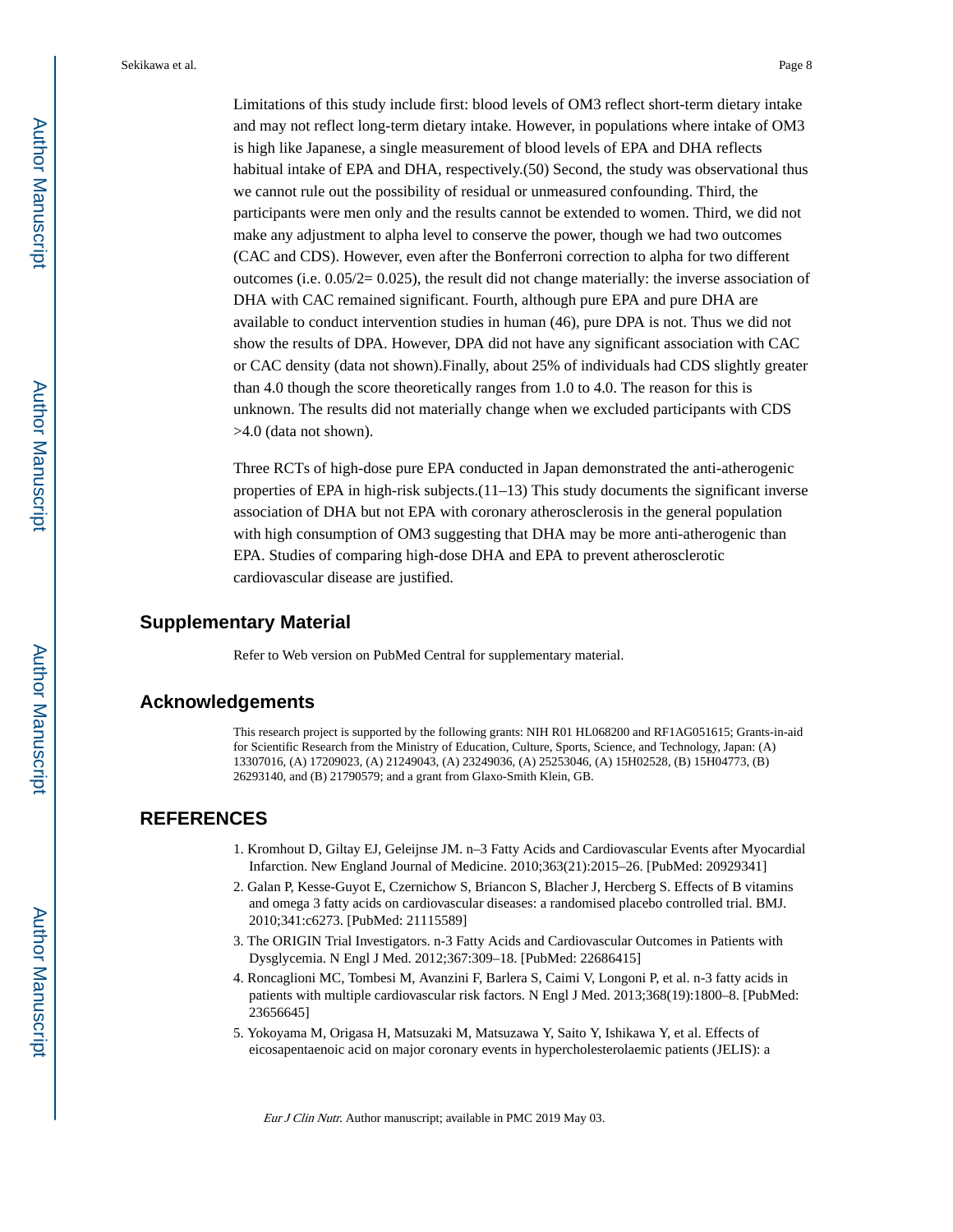randomised open-label, blinded endpoint analysis. Lancet. 2007;369(9567):1090–8. [PubMed: 17398308]

- 6. Nosaka K, Miyoshi T, Iwamoto M, Kajiya M, Okawa K, Tsukuda S, et al. Early initiation of eicosapentaenoic acid and statin treatment is associated with better clinical outcomes than statin alone in patients with acute coronary syndromes: 1-year outcomes of a randomized controlled study. Int J Cardiol. 2017;228:173–9. [PubMed: 27865182]
- 7. Sekikawa A, Doyle MF, Kuller LH. Recent findings of long-chain n-3 polyunsaturated fatty acids (LCn-3 PUFAs) on atherosclerosis and coronary heart disease (CHD) contrasting studies in Western countries to Japan. Trends in cardiovascular medicine. 2015;25(8):717–23. [PubMed: 25850978]
- 8. Bays HE, Ballantyne CM, Doyle RT Jr., Juliano RA, Philip S Icosapent ethyl: Eicosapentaenoic acid concentration and triglyceride-lowering effects across clinical studies. Prostaglandins Other Lipid Mediat. 2016;125:57–64. [PubMed: 27418543]
- 9. Sekikawa A, Steingrimsdottir L, Ueshima H, Shin C, David Curb J, Evans RW, et al. Serum levels of marine-derived n-3 fatty acids in Icelanders, Japanese, Koreans, and Americans-A descriptive epidemiologic study. Prostaglandins Leukot Essent Fatty Acids. 2012;87:11–6. [PubMed: 22658580]
- 10. Stamler J, Elliott P, Chan Q, for the INTERMAP Research Group. INTERMAP APPENDIX TABLES. J Hum Hypertension. 2003;17(9):665–775.
- 11. Niki T, Wakatsuki T, Yamaguchi K, Taketani Y, Oeduka H, Kusunose K, et al. Effects of the Addition of Eicosapentaenoic Acid to Strong Statin Therapy on Inflammatory Cytokines and Coronary Plaque Components Assessed by Integrated Backscatter Intravascular Ultrasound. Circ J. 2016;80(2):450–60. [PubMed: 26667367]
- 12. Watanabe T, Ando K, Daidoji H, Otaki Y, Sugawara S, Matsui M, et al. A randomized controlled trial of eicosapentaenoic acid in patients with coronary heart disease on statins. Journal of cardiology. 2017;70(6):537–44. [PubMed: 28863874]
- 13. Mita T, Watada H, Ogihara T, Nomiyama T, Ogawa O, Kinoshita J, et al. Eicosapentaenoic acid reduces the progression of carotid intima-media thickness in patients with type 2 diabetes. Atherosclerosis. 2007;191(1):162–7. [PubMed: 16616147]
- 14. Yamada T, Strong JP, Ishii T, Ueno T, Koyama M, Wagayama H, et al. Atherosclerosis and [omega]-3 fatty acids in the populations of a fishing village and a farming village in Japan. Atherosclerosis. 2000;153(2):469–81. [PubMed: 11164437]
- 15. Gepner AD, Young R, Delaney JA, Tattersall MC, Blaha MJ, Post WS, et al. Comparison of coronary artery calcium presence, carotid plaque presence, and carotid intima-media thickness for cardiovascular disease prediction in the Multi-Ethnic Study of Atherosclerosis. Circulation Cardiovascular imaging. 2015;8(1).
- 16. Heine-Broring RC, Brouwer IA, Proenca RV, van Rooij FJ, Hofman A, Oudkerk M, et al. Intake of fish and marine n-3 fatty acids in relation to coronary calcification: the Rotterdam Study. Am J Clin Nutr. 2010;91(5):1317–23. [PubMed: 20219958]
- 17. He K, Liu K, Daviglus ML, Mayer-Davis E, Jenny NS, Jiang R, et al. Intakes of long-chain n-3 polyunsaturated fatty acids and fish in relation to measurements of subclinical atherosclerosis. am J Clin Nutr. 2008;88(4):1111–8.
- 18. Criqui MH, Denenberg JO, Ix JH, McClelland RL, Wassel CL, Rifkin DE, et al. Calcium density of coronary artery plaque and risk of incident cardiovascular events. JAMA. 2014;311(3):271–8. [PubMed: 24247483]
- 19. Thies F, Garry JMC, Yaqoob P, Rerkasem K, Williams J, Shearman CP, et al. Association of n-3 polyunsaturated fatty acids with stability of atherosclerotic plaques: a randomised controlled trial. The Lancet. 2003;361(9356):477–85.
- 20. Cawood AL, Ding R, Napper FL, Young RH, Williams JA, Ward MJA, et al. Eicosapentaenoic acid (EPA) from highly concentrated n−3 fatty acid ethyl esters is incorporated into advanced atherosclerotic plaques and higher plaque EPA is associated with decreased plaque inflammation and increased stability. Atherosclerosis. 2010;212(1):252–9. [PubMed: 20542512]
- 21. Sekikawa A, Kadowaki T, El-Saed A, Okamura T, Sutton-Tyrrell K, Nakamura Y, et al. Differential Association of Docosahexaenoic and Eicosapentaenoic Acids With Carotid Intima-Media Thickness. Stroke. 2011;42(9):2538–43. [PubMed: 21757663]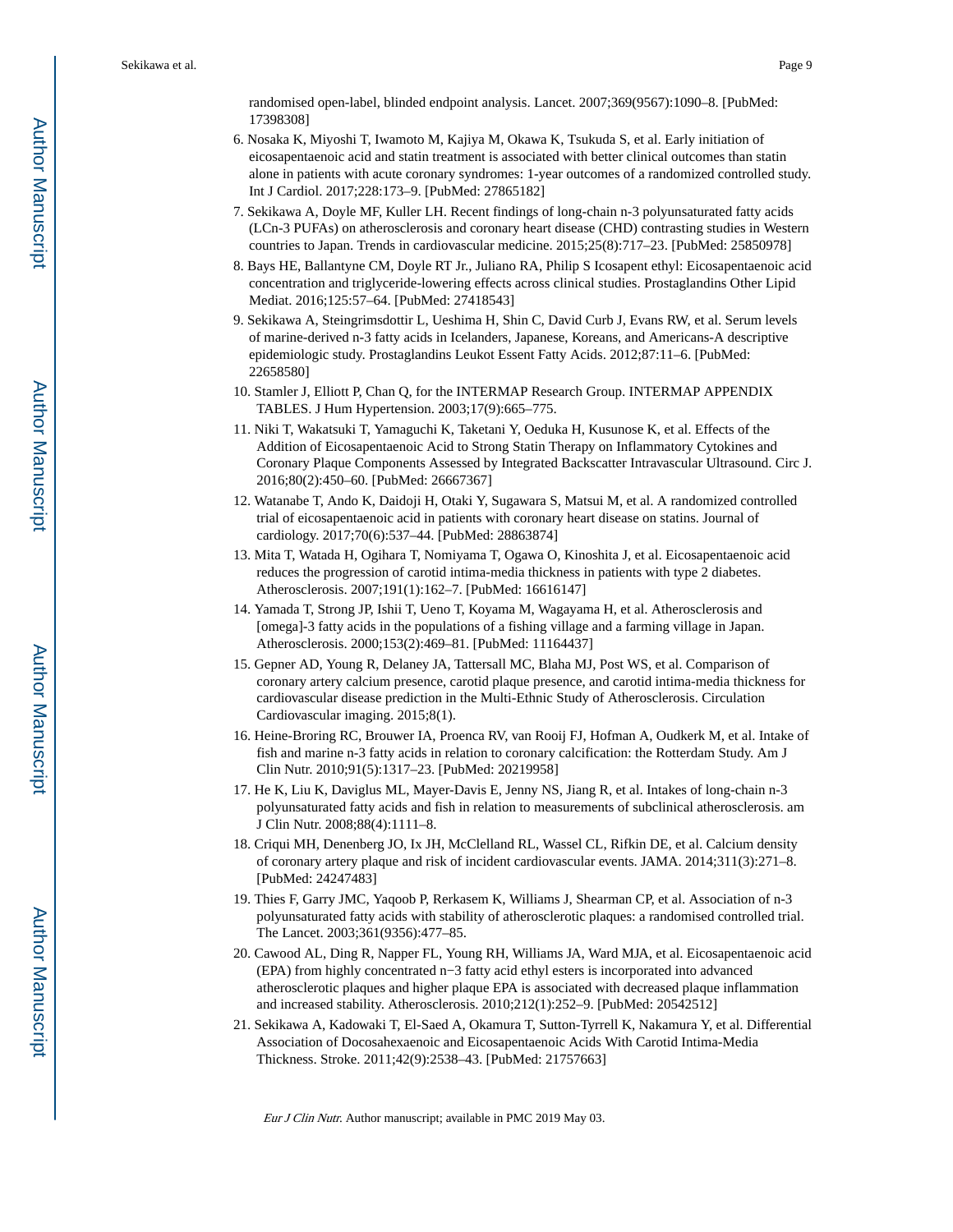- 22. Kadota A, Miura K, Okamura T, Fujiyoshi A, Ohkubo T, Kadowaki T, et al. Carotid Intima-Media Thickness and Plaque in Apparently Healthy Japanese Individuals with an Estimated 10-Year Absolute Risk of CAD Death According to the Japan Atherosclerosis Society (JAS) Guidelines 2012: The Shiga Epidemiological Study of Subclinical Atherosclerosis (SESSA). J Atheroscler Thromb. 2013;20(10):755–66. [PubMed: 23831585]
- 23. Fujiyoshi A, Miura K, Kadowaki S, Azuma K, Tanaka S, Hisamatsu T, et al. Lifetime cigarette smoking is associated with abdominal obesity in a community-based sample of Japanese men: The Shiga Epidemiological Study of Subclinical Atherosclerosis (SESSA). Preventive medicine reports. 2016;4:225–32. [PubMed: 27413686]
- 24. Fujiyoshi A, Miura K, Ohkubo T, Kadowaki T, Kadowaki S, Zaid M, et al. Cross-Sectional Comparison of Coronary Artery Calcium Scores Between Caucasian Men in the United States and Japanese Men in Japan: The Multi-Ethnic Study of Atherosclerosis and the Shiga Epidemiological Study of Subclinical Atherosclerosis. Am J Epidemiol. 2014;180(6):590–8. [PubMed: 25125689]
- 25. Ueshima H, Kadowaki T, Hisamatsu T, Fujiyoshi A, Miura K, Ohkubo T, et al. Lipoproteinassociated phospholipase A2 is related to risk of subclinical atherosclerosis but is not supported by Mendelian randomization analysis in a general Japanese population. Atherosclerosis. 2016;246:141–7. [PubMed: 26775119]
- 26. Hisamatsu T, Miura K, Arima H, Kadota A, Kadowaki S, Torii S, et al. Smoking, Smoking Cessation, and Measures of Subclinical Atherosclerosis in Multiple Vascular Beds in Japanese Men. Journal of the American Heart Association. 2016;5(9).
- 27. Agatston AS, Janowitz WR, Hildner FJ, Zusmer NR, Viamonte M Jr., Detrano R. Quantification of coronary artery calcium using ultrafast computed tomography. J Am Coll Cardiol. 1990;15(4): 827–32. [PubMed: 2407762]
- 28. Rumberger JA, Kaufman L. A rosetta stone for coronary calcium risk stratification: agatston, volume, and mass scores in 11,490 individuals. AJR Am J Roentgenol. 2003;181(3):743–8. [PubMed: 12933474]
- 29. Sekikawa A, Curb JD, Ueshima H, El-Saed A, Kadowaki T, Abbott RD, et al. Marine-derived n-3 fatty acids and atherosclerosis in Japanese, Japanese-American, and white men: a cross-sectional study. J Am Coll Cardiol. 2008;52(6):417–24. [PubMed: 18672160]
- 30. Zaid M, Miura K, Fujiyoshi A, Abbott RD, Hisamatsu T, Kadota A, et al. Associations of serum LDL particle concentration with carotid intima-media thickness and coronary artery calcification. J Clin Lipidol. 2016;10(5):1195–202.e1. [PubMed: 27678437]
- 31. Matsuo S, Imai E, Horio M, Yasuda Y, Tomita K, Nitta K, et al. Revised equations for estimated GFR from serum creatinine in Japan. Am J Kidney Dis. 2009;53(6):982–92. [PubMed: 19339088]
- 32. Friedewald WT, Levy RI, Fredrickson DS. Estimation of the concentration of low-density lipoprotein cholesterol in plasma, without use of the preparative ultracentrifuge. Clin Chem. 1972;18(6):499–502. [PubMed: 4337382]
- 33. Arad Y, Goodman KJ, Roth M, Newstein D, Guerci AD. Coronary calcification, coronary disease risk factors, C-reactive protein, and atherosclerotic cardiovascular disease events: the St. Francis Heart Study. J Am Coll Cardiol. 2005;46(1):158–65. [PubMed: 15992651]
- 34. Pletcher MJ, Sibley CT, Pignone M, Vittinghoff E, Greenland P. Interpretation of the Coronary Artery Calcium Score in Combination With Conventional Cardiovascular Risk Factors: The Multi-Ethnic Study of Atherosclerosis (MESA). Circulation. 2013;128(10):1076–84. [PubMed: 23884352]
- 35. Bild DE, Detrano R, Peterson D, Guerci A, Liu K, Shahar E, et al. Ethnic Differences in Coronary Calcification: The Multi-Ethnic Study of Atherosclerosis (MESA). Circulation. 2005;111(10): 1313–20. [PubMed: 15769774]
- 36. Sekikawa A, Ueshima H, Kadowaki T, El-Saed A, Okamura T, Takamiya T, et al. Less subclinical atherosclerosis in Japanese men in Japan than in White men in the United States in the post-World War II birth cohort. Am J Epidemiol. 2007;165(6):617–24. [PubMed: 17244636]
- 37. Massaro M, Scoditti E, Carluccio MA, Campana MC, De Caterina R. Omega-3 fatty acids, inflammation and angiogenesis: basic mechanisms behind the cardioprotective effects of fish and fish oils. Cell Mol Biol (Noisy-le-grand). 2010;56(1):59–82. [PubMed: 20196971]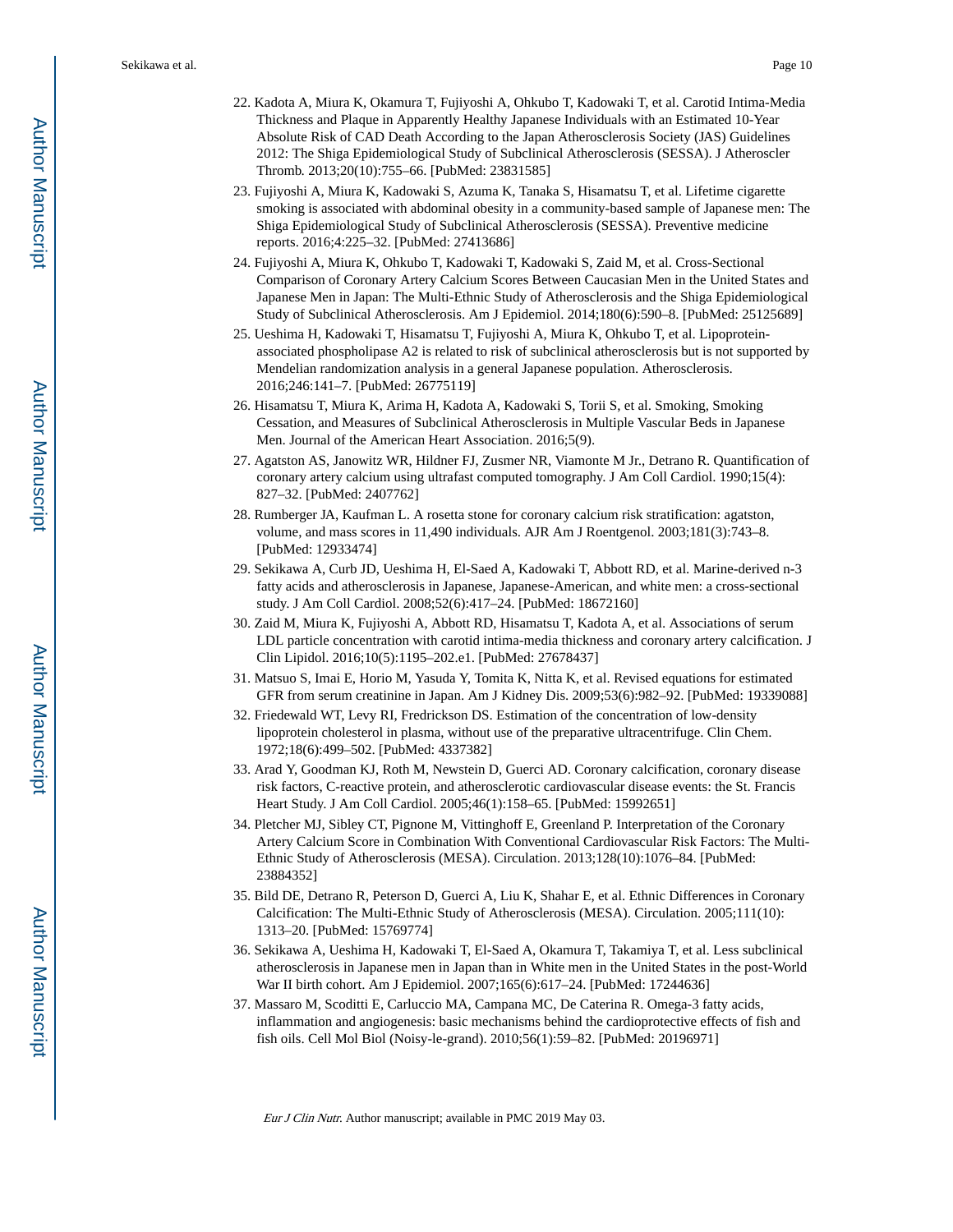- 38. Mozaffarian D, Rimm EB. Fish intake, contaminants, and human health: evaluating the risks and the benefits. JAMA. 2006;296(15):1885–99. [PubMed: 17047219]
- 39. Iso H, Kobayashi M, Ishihara J, Sasaki S, Okada K, Kita Y, et al. Intake of fish and n3 fatty acids and risk of coronary heart disease among Japanese: the Japan Public Health Center-Based (JPHC) Study Cohort I. Circulation. 2006;113(2):195–202. [PubMed: 16401768]
- 40. Yamagishi K, Iso H, Date C, Fukui M, Wakai K, Kikuchi S, et al. Fish, [omega]-3 Polyunsaturated Fatty Acids, and Mortality From Cardiovascular Diseases in a Nationwide Community-Based Cohort of Japanese Men and Women: The JACC (Japan Collaborative Cohort Study for Evaluation of Cancer Risk) Study. Journal of the American College of Cardiology. 2008;52(12):988–96. [PubMed: 18786479]
- 41. Miyagawa N, Miura K, Okuda N, Kadowaki T, Takashima N, Nagasawa SY, et al. Long-chain n-3 polyunsaturated fatty acids intake and cardiovascular disease mortality risk in japanese: a 24-year follow-up of NIPPON DATA80. Atherosclerosis. 2014;232(2):384–9. [PubMed: 24468152]
- 42. Ueshima H, Sekikawa A, Miura K, Turin TC, Takashima N, Kita Y, et al. Cardiovascular disease and risk factors in Asia: a selected review. Circulation. 2008;118(25):2702–9. [PubMed: 19106393]
- 43. Erkkila AT, Matthan NR, Herrington DM, Lichtenstein AH. Higher plasma docosahexaenoic acid is associated with reduced progression of coronary atherosclerosis in women with CAD. J Lipid Res. 2006;47(12):2814–9. [PubMed: 16983146]
- 44. Harris WS, Poston WC, Haddock CK. Tissue n-3 and n-6 fatty acids and risk for coronary heart disease events. Atherosclerosis. 2007;193(1):1–10. [PubMed: 17507020]
- 45. Del Gobbo LC, Imamura F, Aslibekyan S, Marklund M, Virtanen JK, Wennberg M, et al. omega-3 Polyunsaturated Fatty Acid Biomarkers and Coronary Heart Disease: Pooling Project of 19 Cohort Studies. JAMA internal medicine. 2016;176(8):1155–66. [PubMed: 27357102]
- 46. Mori TA, Woodman RJ. The independent effects of eicosapentaenoic acid and docosahexaenoic acid on cardiovascular risk factors in humans. Curr Opin Clin Nutr Metab Care. 2006;9(2):95–104. [PubMed: 16477172]
- 47. Cottin SC, Sanders TA, Hall WL. The differential effects of EPA and DHA on cardiovascular risk factors. The Proceedings of the Nutrition Society. 2011;70(2):215–31. [PubMed: 21349231]
- 48. Mozaffarian D, Wu JH. (n-3) fatty acids and cardiovascular health: are effects of EPA and DHA shared or complementary? J Nutr. 2012;142(3):614S–25S. [PubMed: 22279134]
- 49. Chowdhury R, Warnakula S, Kunutsor S, Crowe F, Ward HA, Johnson L, et al. Association of dietary, circulating, and supplement fatty acids with coronary risk: a systematic review and metaanalysis. Ann Intern Med. 2014;160(6):398–406. [PubMed: 24723079]
- 50. Kobayashi M, Sasaki S, Kawabata T, Hasegawa K, Akabane M, Tsugane S. Single measurement of serum phospholipid fatty acid as a biomarker of specific fatty acid intake in middle-aged Japanese men. Eur J Clin Nutr. 2001;55(8):643–50. [PubMed: 11477462]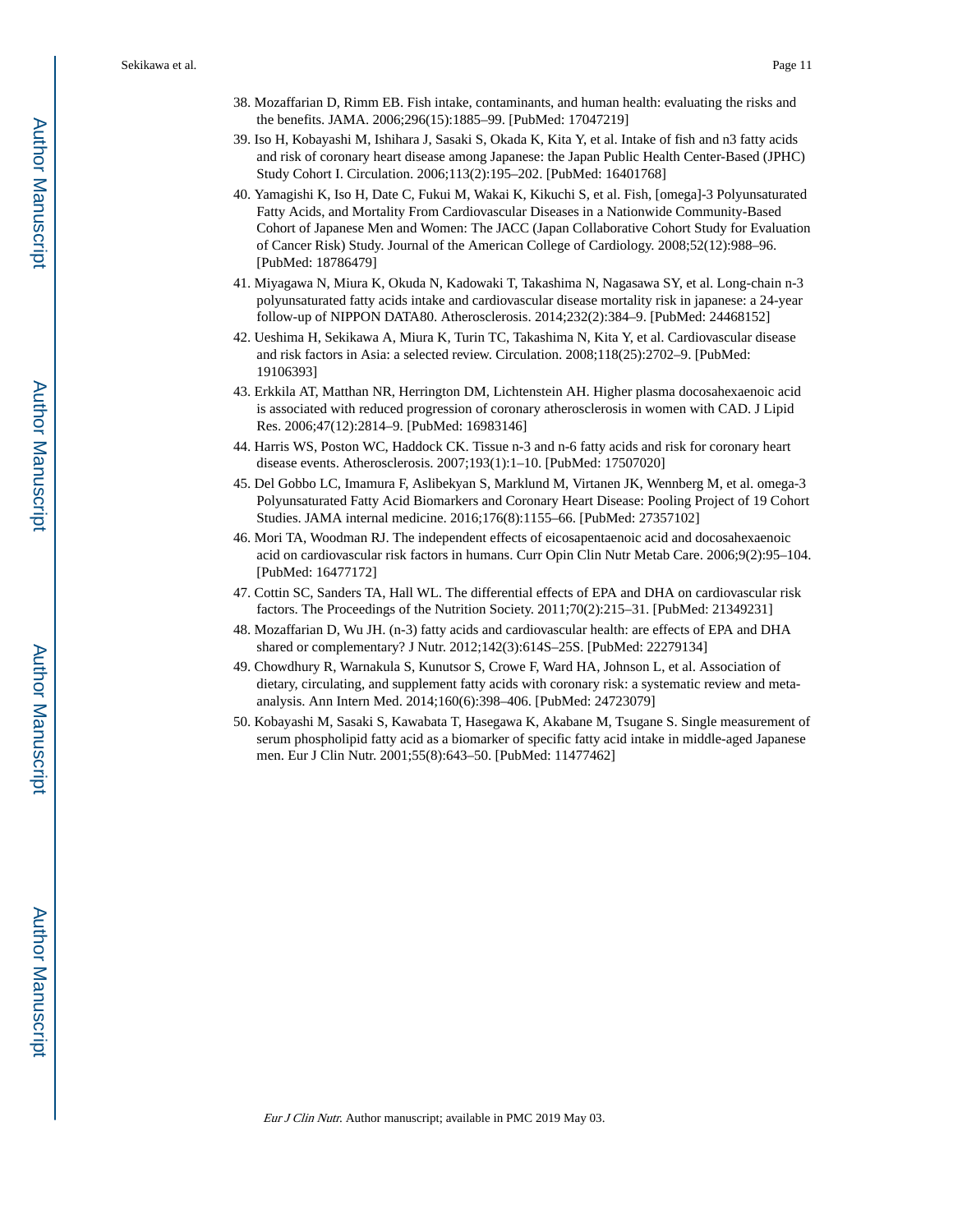Basic Characteristics of Participants in the Shiga Epidemiological Study of Subclinical Atherosclerosis in 2006–08.

| <b>Variable</b>                                  | Participants (n=1,086) |
|--------------------------------------------------|------------------------|
| Age, mean (SD), years                            | 64.1 (9.9)             |
| Body mass index, mean $(SD)$ , kg/m <sup>2</sup> | 23.6(3.0)              |
| Systolic blood pressure, mean (SD), mm Hg        | 136.6 (19.1)           |
| Hypertension, no. (%)                            | 609(56.1)              |
| Total cholesterol, mean (SD), mmol/l             | 5.38 (0.87)            |
| LDL-C, mean (SD), mmol/l                         | 3.22(0.82)             |
| HDL-C, mean (SD), mmol/l                         | 1.52(0.44)             |
| Triglycerides, median (IQR), mmol/l              | 1.20(0.87, 1.69)       |
| Lipid-lowering medication, no. (%)               | 165 (15.2)             |
| Glucose, mean (SD), mmol/l                       | 5.71 (1.18)            |
| Diabetes, no. (%)                                | 241 (22.2)             |
| C-reactive protein, median (IQR), nmol/l         | 43.81 (20.95, 86.67)   |
| Current smoker, no. (%)                          | 346 (31.9)             |
| Pack-years of smoking, median (IQR)              | 25.0(5.5, 44.0)        |
| Alcohol drinker, no. (%)                         | 673 (61.9)             |
| Ethanol amount, median (IQR), $g/day$            | 14.0(0.5, 37.0)        |
| CHD, Stroke or CKD, no. (%)                      | 102(9.4)               |
| Prevalence of CAC score $>0$ , no. (%)           | 714 (65.8)             |
| $100$ , no. $(\%)$                               | 281 (25.9)             |
| 300, no. (%)                                     | 140 (12.9)             |
| CAC volume, median (IQR)                         | 8.0(0.0, 88.2)         |
| CAC density, median (IQR)                        | 3.8(3.4, 4.1)          |
| Total marine omega-3 fatty acids, mean (SD), %   | 10.1(3.2)              |
| Eicosapentaenoic acid, mean (SD), %              | 3.2(1.7)               |
| Docosahexaenoic acid, mean (SD), %               | 5.9(1.6)               |
| Alpha-linolenic acid, mean (SD), %               | 0.7(0.2)               |
| Linoleic acid, mean (SD), %                      | 25.3(4.2)              |
| Arachidonic acid, mean (SD), %                   | 6.2(1.2)               |

CKD, chronic kidney disease; CAC, coronary artery calcium; CHD, coronary heart disease; HDL-C, high-density lipoprotein cholesterol; IQR, inter-quartile range; LDL-C, low-density lipoprotein cholesterol; SD, standard deviation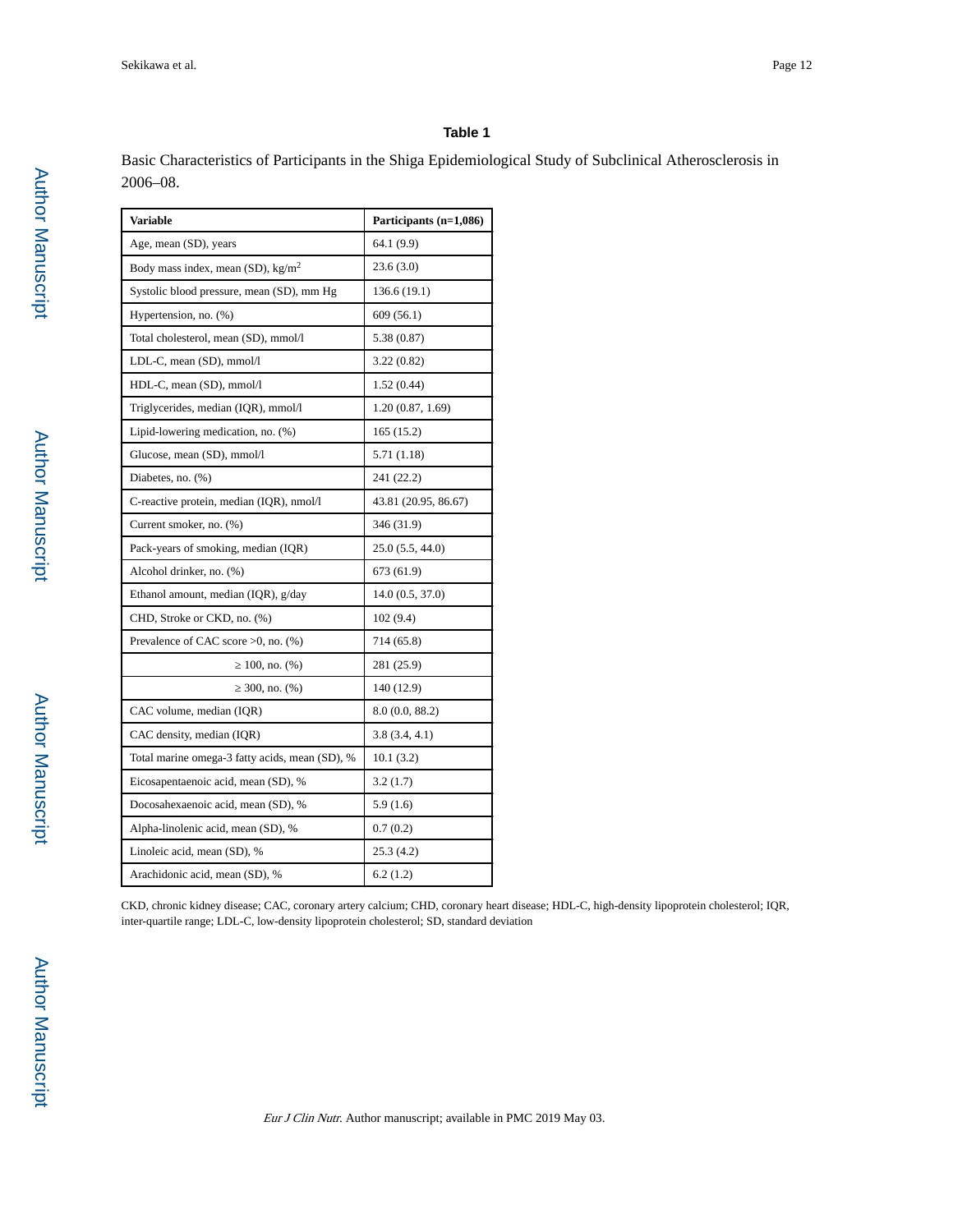Age-Adjusted Characteristics of Participants by the Distribution of Coronary Calcium Score.

| <b>Variable</b>                                   | $CCS = 0$<br>$(n = 372)$ | <b>CCS 1-99</b><br>$(n = 433)$ | <b>CCS 100-299</b><br>$(n = 141)$ | <b>CCS 300</b><br>$(n = 140)$ | P for trend |
|---------------------------------------------------|--------------------------|--------------------------------|-----------------------------------|-------------------------------|-------------|
| Age, mean (SD), years                             | 58.9 (11.3)              | 65.3(7.9)                      | 68.8 (7.3)                        | 69.9(6.6)                     | < 01        |
| Body mass index, mean (SE),<br>kg/m <sup>2</sup>  | 22.7(0.2)                | 24.0(0.1)                      | 23.9(0.3)                         | 24.3(0.3)                     | < 01        |
| Systolic blood pressure, mean<br>$(SE)$ , mm $Hg$ | 132.5(1.0)               | 137.5(0.9)                     | 138.8(1.6)                        | 142.1(1.6)                    | < 01        |
| Hypertension, no. (%)                             | 159 (42.6)               | 257(59.5)                      | 87(61.8)                          | 110(78.2)                     | < 01        |
| Total cholesterol, mean (SE),<br>mmol/l           | 5.30(0.05)               | 5.44(0.04)                     | 5.47(0.07)                        | 5.34(0.07)                    | .02         |
| LDL-C, mean (SE), mmol/l                          | 3.16(0.04)               | 3.27(0.04)                     | 3.30(0.07)                        | 3.19(0.07)                    | .05         |
| HDL-C, mean (SE), mmol/l                          | 1.58(0.02)               | 1.48(0.02)                     | 1.49(0.04)                        | 1.47(0.04)                    | .20         |
| Triglycerides, median (IQR),<br>mmol/l            | 1.03(0.78, 1.48)         | 1.34(0.93, 1.83)               | 1.35(0.91, 1.69)                  | 1.25(0.90, 1.79)              | < 01        |
| Lipid-lowering medication,<br>no. (%)             | 39 (10.4)                | 47(10.7)                       | 30(21.0)                          | 44 (31.5)                     | < 01        |
| Glucose, mean (SE), mmol/l                        | 5.50(0.07)               | 5.78(0.06)                     | 5.84(0.10)                        | 5.94(0.10)                    | < 01        |
| Diabetes, no. (%)                                 | 53(14.1)                 | 100(23.1)                      | 32(22.6)                          | 51 (36.6)                     | < 01        |
| C-reactive protein, median<br>$(IQR)$ , nmol/l    | 38.10 (20.00, 64.76)     | 45.71 (23.81, 90.48)           | 43.81 (21.90, 106.67)             | 58.10 (24.76, 117.14)         | < 01        |
| Current smoker, no. (%)                           | 96(25.8)                 | 139(32.1)                      | 50 (35.2)                         | 54 (38.6)                     | .01         |
| Pack-years of smoking,<br>median (IQR)            | 20.8(2.4, 38.2)          | 26.5 (7.2, 44.4)               | 27.5(5.9, 42.6)                   | 36.0(18.8, 48.6)              | < 01        |
| Alcohol drinker, no. (%)                          | 213(57.1)                | 276(63.6)                      | 94(66.1)                          | 91 (64.8)                     | .12         |
| Ethanol amount, median<br>$(IQR)$ , $g/day$       | 8.7(0.8, 31.4)           | 16.3(1.0, 40.6)                | 15.3(1.0, 39.0)                   | 17.4(1.0, 45.0)               | < 01        |
| CHD, Stroke or CKD, no.<br>(% )                   | 16(4.2)                  | 26(6.0)                        | 13(8.7)                           | 31 (21.7)                     | < 01        |
| CAC volume, mean (SE)                             | $\frac{1}{2}$            | 20.2(13.1)                     | 143.0 (23.2)                      | 827.4 (23.5)                  | < 01        |
| CAC density, mean (SE)                            | $\frac{1}{2}$            | 3.9(0.1)                       | 3.9(0.1)                          | 3.9(0.1)                      | .61         |
| Total marine omega-3 fatty<br>acids, mean (SE), % | 10.0(0.2)                | 10.3(0.2)                      | 9.8(0.3)                          | 9.8(0.3)                      | .37         |
| Eicosapentaenoic acid, mean<br>$(SE)$ , %         | 3.1(0.1)                 | 3.3(0.1)                       | 3.1(0.2)                          | 3.3(0.2)                      | .18         |
| Docosahexaenoic acid, mean<br>$(SE)$ , %          | 5.9(0.1)                 | 6.1(0.1)                       | 5.8(0.1)                          | 5.6(0.1)                      | .10         |
| Alpha-linolenic acid, mean<br>$(SE)$ , %          | 0.7(0.0)                 | 0.8(0.0)                       | 0.8(0.0)                          | 0.7(0.0)                      | .13         |
| Linoleic acid, mean (SE), %                       | 25.8(0.2)                | 25.9(0.2)                      | 25.3(0.4)                         | 25.1(0.4)                     | .19         |
| Arachidonic acid, mean (SE),<br>%                 | 6.3(0.1)                 | 6.2(0.1)                       | 6.2(0.1)                          | 6.3(0.1)                      | .14         |

CKD, chronic kidney disease; CAC, coronary artery calcification; CCS, coronary calcium score; HD, coronary heart disease; HDL-C, high-density lipoprotein cholesterol; IQR, inter-quartile range; LDL-C, low-density lipoprotein cholesterol; SD, standard deviation; SE, standard error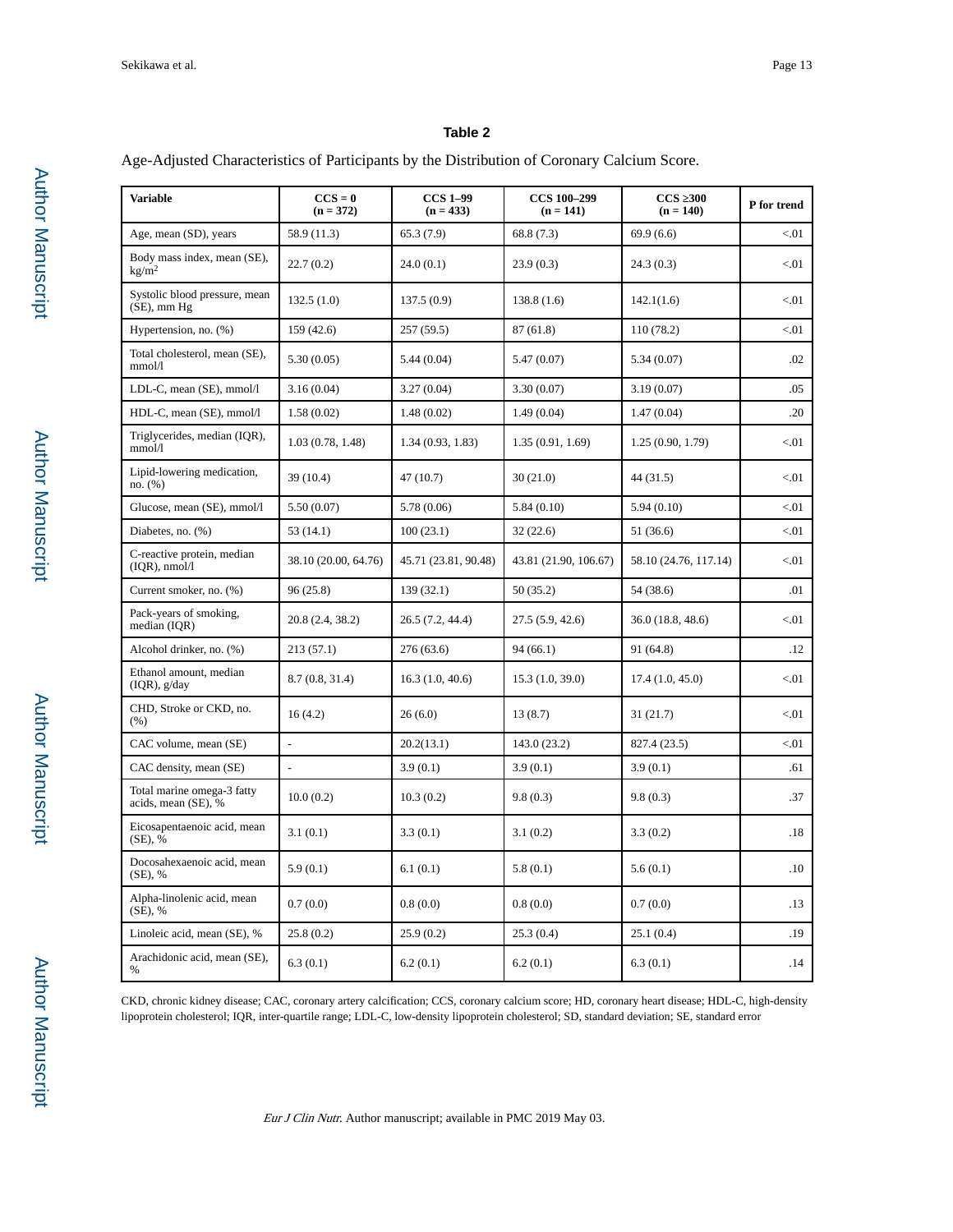Age-Adjusted Characteristics of Participants by the Distribution of CAC Density Score.

| <b>Variable</b>                                | Tertile $1(n=237)$   | Tertile $2(n=240)$    | Tertile $3(n=237)$    | $p$ -trend |
|------------------------------------------------|----------------------|-----------------------|-----------------------|------------|
| Age, mean (SD), years                          | 65.5(7.4)            | 68.2(7.5)             | 66.9(8.4)             | < 01       |
| Body mass index, mean (SE), $\text{kg/m}^2$    | 24.1(0.2)            | 23.7(0.2)             | 24.0(0.2)             | .15        |
| Systolic blood pressure, mean (SE), mm Hg      | 140.1(1.2)           | 141.4(1.2)            | 137.7(1.2)            | .13        |
| Hypertension, no. (%)                          | 152(63.8)            | 174 (72.4)            | 154 (64.9)            | .08        |
| Total cholesterol, means (SE), mmol/l          | 5.41(0.06)           | 5.39 (0.06)           | 5.36(0.06)            | .50        |
| LDL-C, mean (SE), mmol/l                       | 3.27(0.05)           | 3.24(0.05)            | 3.20(0.05)            | .37        |
| HDL-C, mean (SE), mmol/l                       | 1.47(0.03)           | 1.48(0.03)            | 1.49(0.03)            | .76        |
| Triglycerides, median (IQR), mmol/l            | 1.26(0.90, 1.70)     | 1.29(0.89, 1.75)      | 1.30(0.93, 1.89)      | .42        |
| Lipid medication, no. $(\%)$                   | 34(14.1)             | 47 (19.3)             | 43(18.2)              | .27        |
| Glucose, mean (SE), mmol/l                     | 5.76(0.08)           | 5.89(0.08)            | 5.79(0.08)            | .24        |
| Diabetes, no. (%)                              | 59 (24.8)            | 84 (34.7)             | 51(21.3)              | < 01       |
| C-reactive protein, median (IQR), nmol/l       | 47.62 (23.81, 92.38) | 50.48 (23.81, 108.57) | 51.43 (22.86, 100.00) | .53        |
| Current smoker, no. (%)                        | 68 (28.6)            | 86 (35.7)             | 67(28.1)              | $.08\,$    |
| Pack-years of smoking, median (IQR)            | 28.6(5.7, 45.6)      | 31.4 (15.2, 47.5)     | 27.4 (5.6, 46.7)      | .36        |
| Alcohol drinker, no. (%)                       | 158 (65.8)           | 163(67.6)             | 136 (57.2)            | .048       |
| Ethanol amount, median (IQR), g/day            | 15.5(1.6, 36.0)      | 18.5(1.9, 42.3)       | 12.3(0.8, 40.4)       | .23        |
| CHD, Stroke or CKD, no. (%)                    | 21(8.7)              | 35(14.3)              | 23(9.7)               | .11        |
| CAC score                                      | 80.0(35.5)           | 519.4 (35.3)          | 184.1 (35.4)          | < 01       |
| CAC volume                                     | 70.3(27.8)           | 410.3 (27.7)          | 132.8 (27.7)          | < 01       |
| Total marine omega-3 fatty acids, mean (SE), % | 10.5(0.2)            | 10.3(0.2)             | 10.0(0.2)             | .10        |
| Eicosapentaenoic acid, mean (SE), %            | 3.4(0.1)             | 3.4(0.1)              | 3.2(0.1)              | .13        |
| Docosahexaenoic acid, mean (SE), %             | 6.1(0.1)             | 6.0(0.1)              | 5.9(0.1)              | .14        |
| Alpha-linolenic acid, mean (SE), %             | 0.8(0.0)             | 0.7(0.0)              | 0.8(0.0)              | .03        |
| Linoleic acid, mean (SE), %                    | 24.9(0.3)            | 24.8(0.3)             | 24.9(0.3)             | .70        |
| Arachidonic acid, mean (SE), %                 | 6.1(0.1)             | 6.1(0.1)              | 6.1(0.1)              | .89        |

CKD, chronic kidney disease; CAC, coronary artery calcium; CHD, coronary heart disease; HDL-C, high-density lipoprotein cholesterol; IQR, inter-quartile range; LDL-C, low-density lipoprotein cholesterol; SD, standard deviation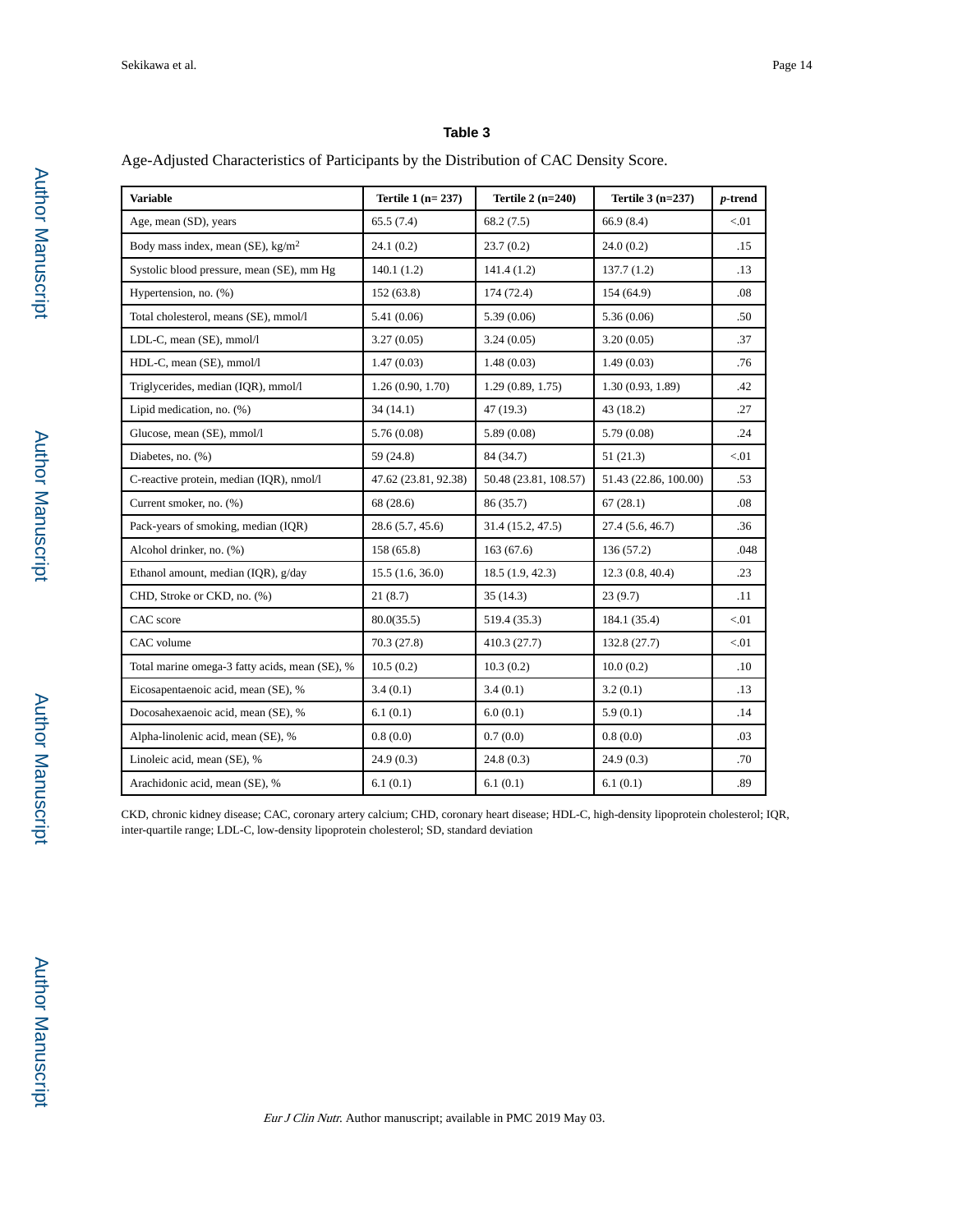Association of Blood Levels of (A) Total Marine Omega-3 Fatty Acids, (B) Eicosapentaenoic Acid, and (C) Docosahexaenoic Acid With Coronary Calcium Score Among 1,086 Japanese Participants by Ordinal Logistic and Robust Linear Regression Analyses.

|                               | <b>Ordinal Logistic Regression</b> |               | <b>Robust Linear Regression</b> |                         |       |        |
|-------------------------------|------------------------------------|---------------|---------------------------------|-------------------------|-------|--------|
|                               | Odds ratio                         | 95% CI        | P                               | <b>Beta-coefficient</b> | SE    | P      |
| (A) Total omega-3 fatty acids |                                    |               |                                 |                         |       |        |
| Model I                       | 0.91                               | $0.81 - 1.03$ | 0.12                            | $-0.106$                | 0.075 | 0.16   |
| Model II                      | 0.94                               | $0.83 - 1.07$ | 0.34                            | $-0.096$                | 0.075 | 0.20   |
| Model III                     | 0.91                               | $0.74 - 1.04$ | 0.17                            | $-0.129$                | 0.074 | 0.08   |
| (B) Eicosapentaenoic acid     |                                    |               |                                 |                         |       |        |
| Model I                       | 0.99                               | $0.88 - 1.11$ | 0.87                            | 0.006                   | 0.073 | 0.94   |
| Model II                      | 1.00                               | $0.89 - 1.13$ | 0.97                            | $-0.010$                | 0.074 | 0.90   |
| Model III                     | 0.97                               | $0.85 - 1.10$ | 0.64                            | $-0.057$                | 0.074 | 0.44   |
| (C) Docosahexaenoic acid      |                                    |               |                                 |                         |       |        |
| Model I                       | 0.84                               | $0.74 - 0.94$ | < 0.01                          | $-0.220$                | 0.075 | < 0.01 |
| Model II                      | 0.88                               | $0.78 - 0.99$ | 0.045                           | $-0.185$                | 0.075 | 0.01   |
| Model III                     | 0.87                               | $0.77 - 0.99$ | 0.03                            | $-0.193$                | 0.074 | < 0.01 |

Model I: Adjusted for age and CT type

Model II: Model I and further adjustment for hypertension, diabetes, low-density lipoprotein cholesterol, high-density lipoprotein cholesterol, packyears of smoking and body mass index

Model III: Models I and II and further adjustment for C reactive protein, triglycerides, lipid medications, ethanol intake, and history of cardiovascular disease and chronic kidney disease.

CI, confidence interval; SE, standard error